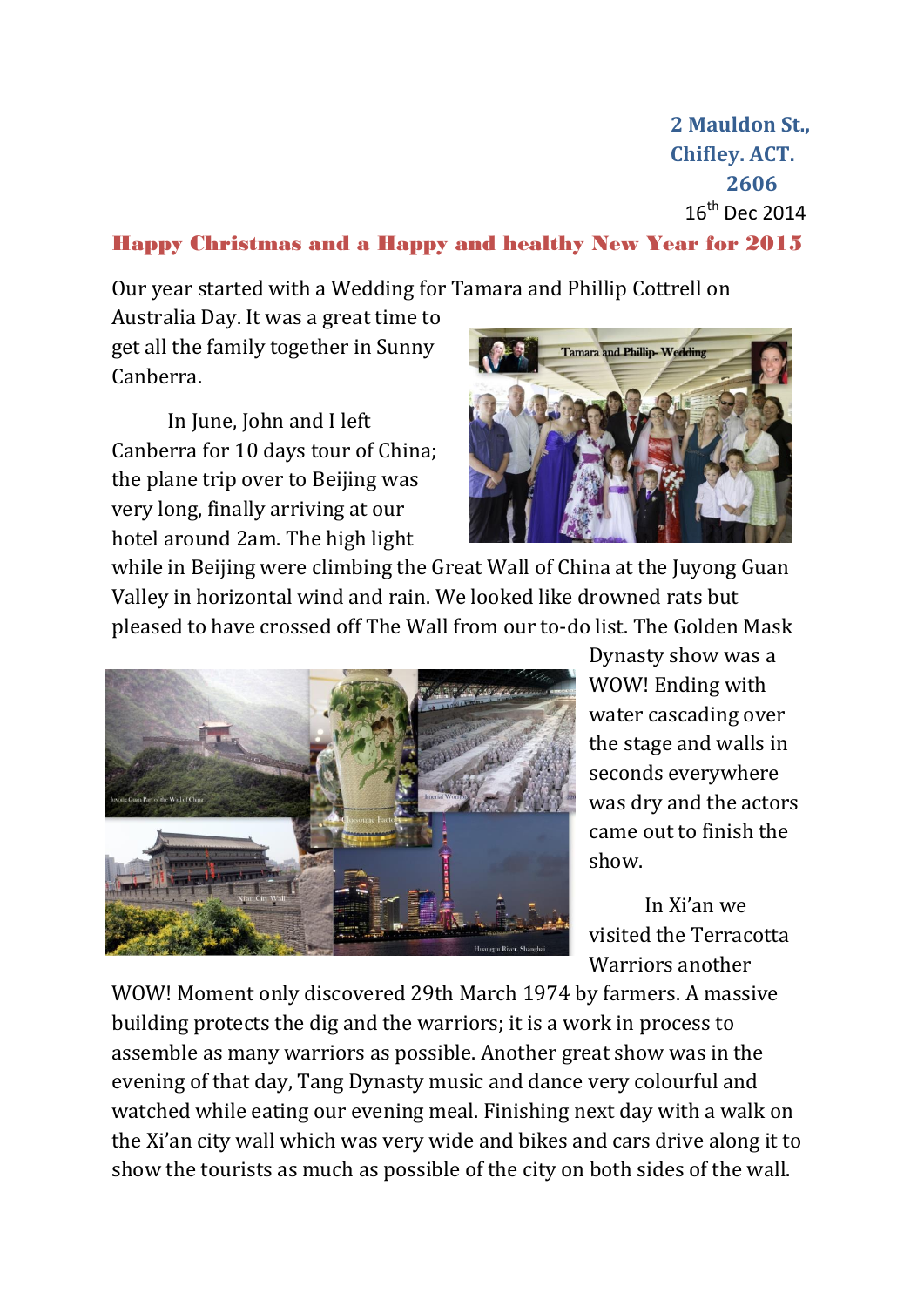In Shanghia we meet up with John's nephew's wife, Elaine who we meet for the first time and she took us on the Shanghai Maglev train; its fastest time in 2003 was 501 km/h but we managed only 350km/h on the way to the airport.

I was diagnosed with dry Macular Degeneration in both eyes in July; my brother, Noel has wet Macular Degeneration and My Sister Colleen also has dry Macular Degeneration. Only needs checking every 6 months so far.

In August, our first Great Grandson, Cody was born to Tamara and Phillip and they are all doing well. Cody is a happy baby and a delight to everyone.



cuddling. Hilary's girls are all doing well, Emma and Brad have a new house and Brad's business is picking up. Jessica is doing extra well with her studies at Uni.

Penny and Terry had a trip to South Africa, while their girls were in Malaysia and Borneo with World Challenge doing lots of helping in communities. Both girls have done well in school, Rachel finished year 10 with an ACU academic achievement award and Emily Girl student of the year with other awards.

Hilary is doing well with study and managing her own business and finding lots of time to spend with her grandson, Cody, who she cannot get enough of